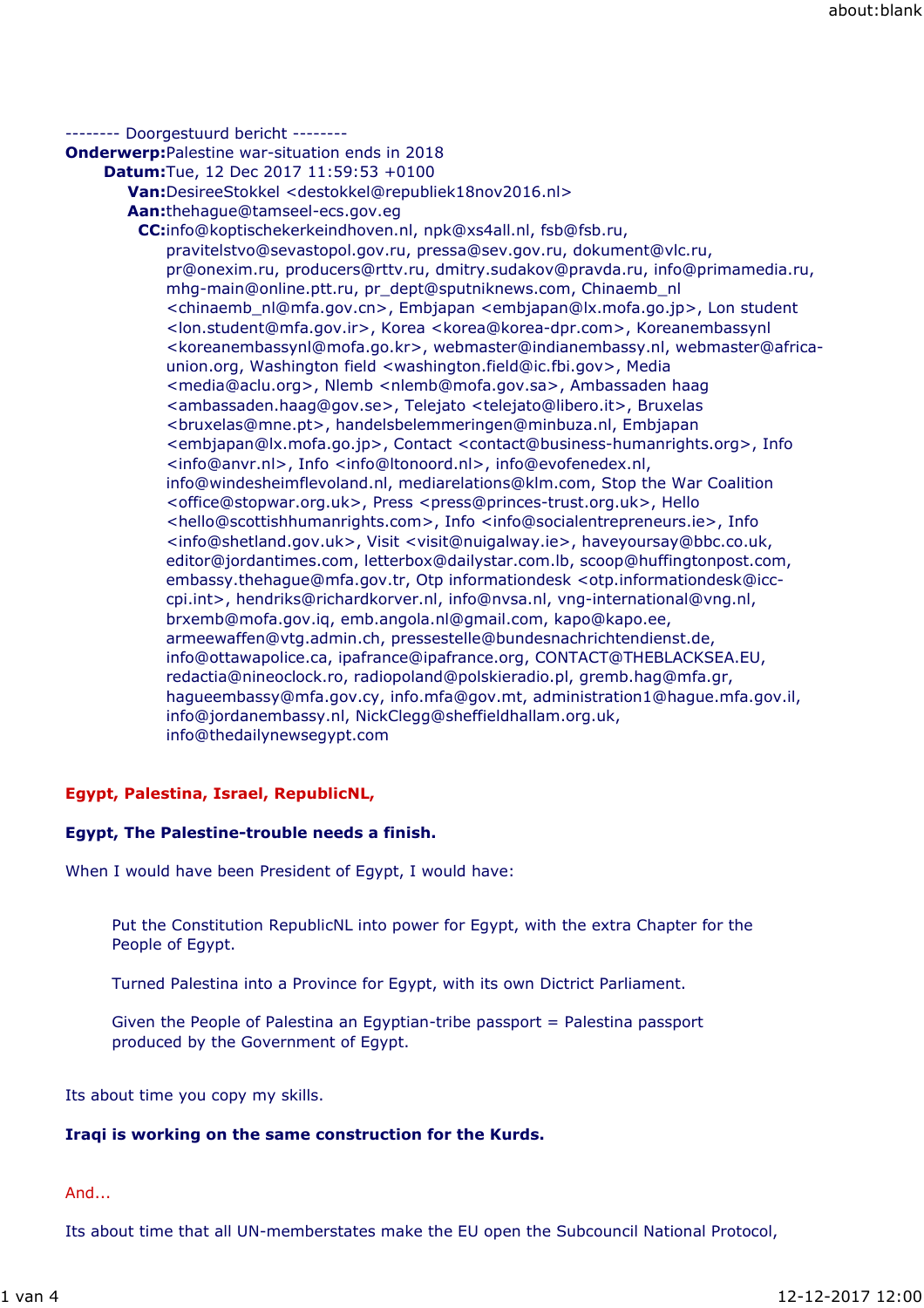- as determined in the EU-Future-proof-treaty -

and sumbit a National Protocol for their nation to this EU-Subcouncil National Protocol.

With the aim: Synchronisation of National law into EU-legislation.

#### **DesireeStokkel**

-------- Doorgestuurd bericht --------

### **Dictator Vladimir Putin, RepublicNL,**

#### **Dictator Vladimir Putin,**

#### **You may not run for President of Russia on 18March2018.**

When you do make the ElectoralCouncil of Russia accept you for a next Election, you prove 'that you are a Dictator who ignores the UN charter - Torture treaty - Humanright treaties'.

You - and Medvedev- have been rotten Presidents for Russia since 2008. The year in which I prove to you

'that ICC = warcriminal - massmurder - laundryservice for anybody who pays for murder'.

You have always been legally obliged to assist my in the Cleanup of ICC - and make ICC operate like a fair court of law for All of Us'.

You never did; you discontected Russia partly for ICC.

You have always supported the EU- UN with 'keeping ICC a warcriminal-laundry service for UN-memberstates Presidents'& Embassadors'.

#### **I don't think you are Funny; you are low-intelligent.**

To Manage a War-makery is the only skill you have.

## **There is an ICC-lawcase against Putin - Medvedev - Shulgin - Lavrov for ingoring the UN Charter - Torture treaty - Humanright treaties ... and participating in the Dictatorship NL.**

http://www.desireestokkel-nl.net/uploads/5/6/2/4/56243847 /obama.medvedev.bashir.socrates.icc.fbi.15juli2011.pdf

http://www.desireestokkel-nl.net/uploads/5/6/2/4/56243847 /icc.lawcase.russia.lavrov.shulgin.middle.east.republicnl.june2017.pdf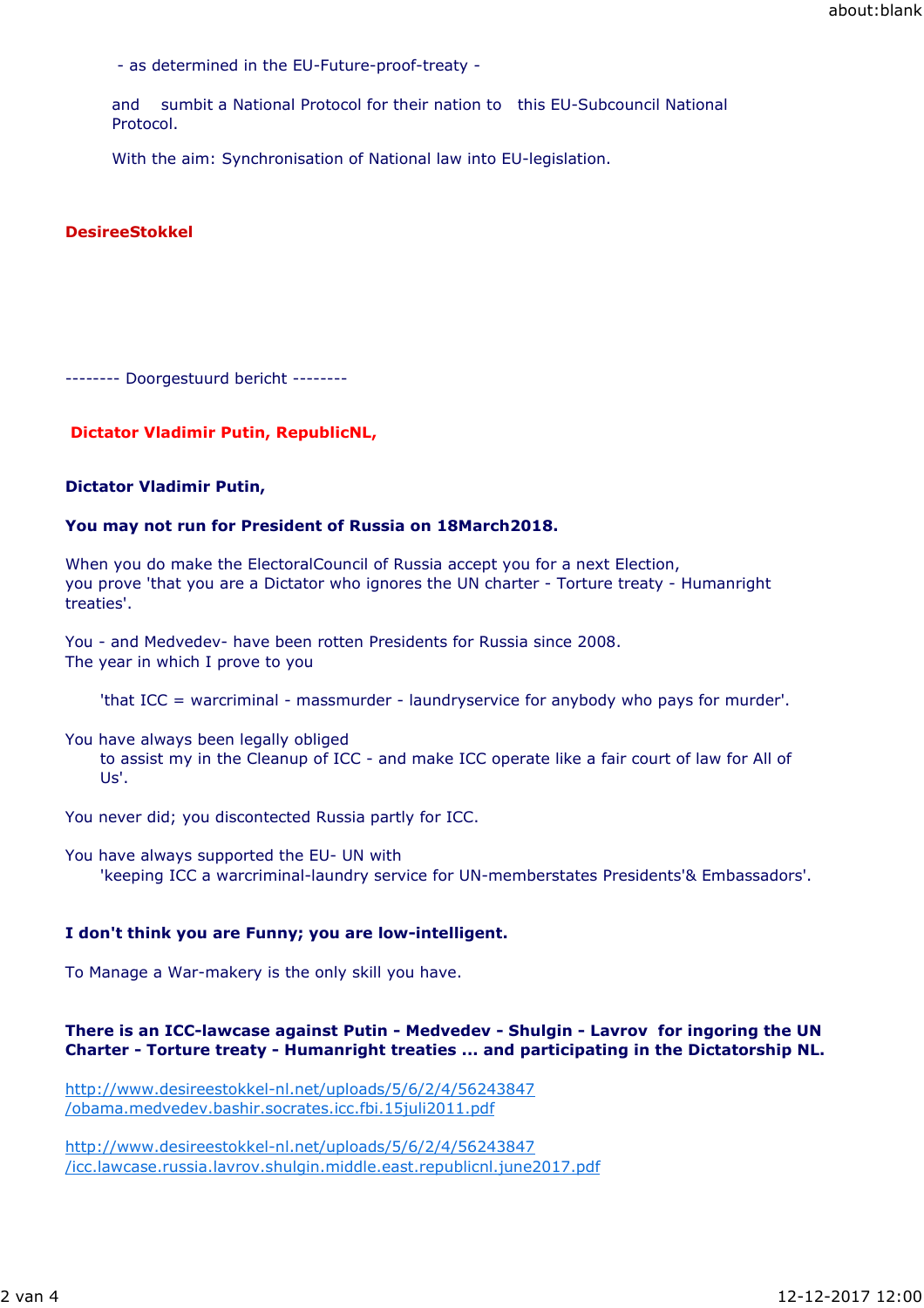On Planet Earth not 1 Presidents conducts the UN charter - Torture treaty - Humanright treaties. Collectively .... All Presidents & Embassadors have drawn the conclusion :'that they are Free to Murder'.

With Holland and the ICClawcase against NL as cover for murder.

My human body - private life - excistence on earth is being sacrificid as Cover for Murder by the Rulers of the Nations.

For this reason I started an ICClawcase against:

All Presidents of UN-memberstates & Embassadors in TheHague.

EU-rulers: Tusk - Juncker - Tajani.

UNSG gusterres, who gets rewarde by NL - and appearently other UN-memberstates - to keep Holland a Dictatorship.

## **InterimPrimeMinister DesireeStokkel for NL - Russia - Japan - NorthKorea - USA - Iran:**

The legal fact that all UN-memberstates ignore the UN Charter - Torture treaty - Human right treaties

for Freedom to Murder... makes it possible for me to take over tall Presidents' Offices of all UN-memberstates

who refuse to conduct the Fundamentel Treaties for the excistence of Countries - the People - Humanrights.

And I did.

# **I am IterimPrimeMinister for Russia - Japan - NorthKores - Iran since 23oct2017.**

http://www.desireestokkel-nl.net/uploads/5/6/2/4/56243847 /icc.interimprimeminister.japan.russia.northkorea.iran.23oct2017.pdf

# **And for the USA per 25sept2017.**

http://www.desireestokkel-nl.net/uploads/5/6/2/4/56243847 /.icc.interimprimeminister.usa.trump.cuba.\_cnbc.theprofit.aclu.fbi.25sept2017.pdf

There legal facts result in the legal fact that VladimirPutin is going to be a FAKE-President in Russia, after the Elections in 2018.

# **Putin.... You are not indispensible, though Criminal.**

You have caused enough hel on Earth. Kept the lives of the Russian people - horrifying - low intelligent - poor - mentally violent.

You are a disgrace for Russia.